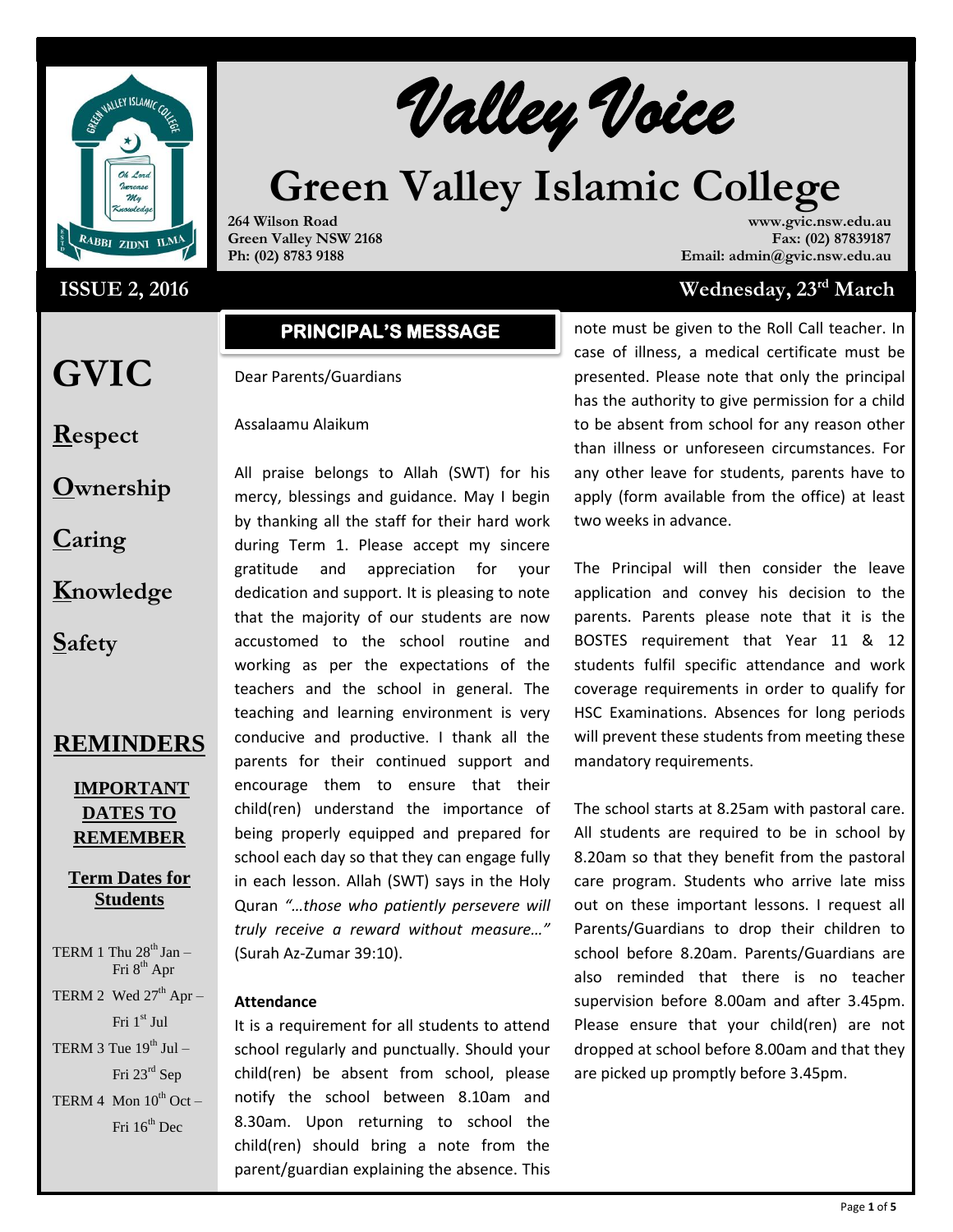#### **Holidays**

The Minister for Education has approved changes regarding holidays. As part of the implementation of the National Standards, holidays taken by students outside of vacation periods will now be included as absences. A Certificate of Exemption can no longer be granted for this purpose. Families are encouraged to holiday or travel during school vacations.

#### **Parking**

Parents have both a legal and a moral obligation to obey the laws relating to speed zones and parking outside schools. Please note that severe penalties are now in place for breaking the law in school zones. In particular remember the following:

- Do not stop in 'No Stopping' and 'No Parking' zones.
- Do not allow students to enter cars in traffic.
- Stop at the crossing when students wish to cross and wait until students have finished crossing.
- Remember to observe courtesy at all times.
- The Drop Off zone is NOT a parking area.

#### **Payment of School fees**

A small number of parents who are yet to pay the fees are requested to do so immediately. We appreciate prompt payment of school fees.

School fees can be paid by cash, EFT (in person or over the phone) and BPAY. BPAY facility has been introduced this year. Our Biller Code is 255943. Each family has been allocated a unique Reference Number. This appears on the bottom left hand corner of the family statement. Please enter this Reference Number to ensure that the payment is correctly allocated to your child's account. Family statement will be sent to you in due course.

#### **School Holidays**

The last day of school for Term 1 is **Friday, 8 th April**. Students will return to school on **Wednesday, 27 th April**. Please note that Tuesday, 26<sup>th</sup> April is a pupil free day.

# **GVIC - NEW BOARD OF DIRECTORS**

Please be advised that the following board members have recently been appointed: Mr Rizvi Khan (Chairman) Mr Sirtaj Hussain (Secretary) Mr Abdul Hakim (Treasurer) Br Abdul Gaffar (Director) Mr Mehboob Khan (Director) Mr Faiyaz Ali (Director) Mr Azmat Ali (Director)

# **DEPUTY PRINCIPAL'S (SECONDARY) MESSAGE**

#### **Years 7 to 11 Assessments**

Years 7, 8, 9, 10 and 11 students have ongoing assessments in their subjects which are completed during the term. The Half Yearly Examination will be in Term 2.

#### **Year 12**

Year 12 Half Yearly Examination will commence in Week 10, Term 1 Thursday,  $31<sup>st</sup>$  March. The Examination timetable has already been handed out to the students. Parents can also view the timetable on our school website.

#### **Assignments and Projects**

Students are given Assignments / Projects in various subjects. This should be worked on over a period of time and not just the night before the due date. Teachers expect to see quality detailed work. Letters will be sent home informing parents of students who are causing concern due to their lack of participation.

#### **Afternoon Classes**

The school has been conducting Afternoon Classes for Year 7 and 9 students in order to develop their literacy and numeracy skills and in preparation for NAPLAN Examination. The teachers are working hard to ensure our students get exceptional revision that would extend or enhance their understanding and skills in their subject areas.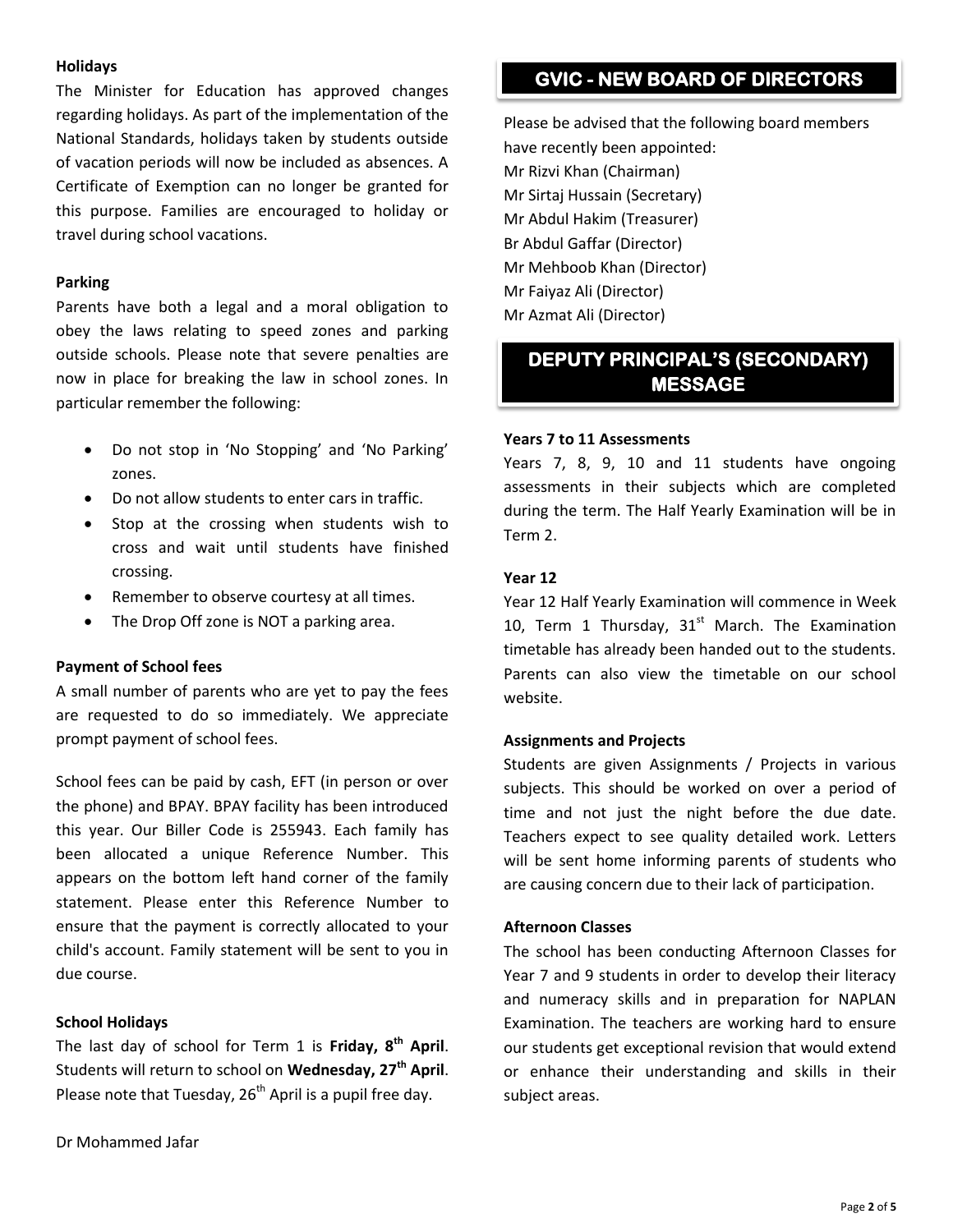#### **Parent Teacher Meeting**

Parent teacher meeting for Years 7 to 11 students is in Week 11 on Wednesday,  $6^{th}$  April. Interim Report will be handed out and parents can discuss their child's progress with the subject teachers. Parent notification and the booking sheet will be handed out to the students soon. Year 12 parent teacher meeting and the distribution of reports will be in early Term 2.

#### **Student Support Program for Years 11 and 12**

As part of our school's aim to improve the learning and development of our students, we are providing an after school student support program that aims to improve student work habits, academic performance and develop deeper student engagement in studies. Key Learning Area staff will provide possible assistance to individual and/or groups of students.

A range of learning support, such as assistance with assignment preparation, time management, essay writing skills, homework, examination techniques as well as individual feedback sessions for assignments and examinations will be provided.

Parents are requested to encourage their child(ren) in need of this support to attend these classes.

The classes are held every **Wednesday from 3.30pm to 4.30pm.** Students from **Year 11 and 12** in need of the above support are encouraged to attend. In addition, Business and Legal Studies students can also see their subject teachers on Tuesday's and Thursday's from 3.30pm to 4.30pm.

#### **Saturday Classes**

Year 11 Extension Maths students will have Saturday class on  $26<sup>th</sup>$  March from 9.00am to 12.00pm. Parent consent letters have been given to the respective students.

#### **Student newsletters from BOSTES**

Students in Years 11 and 12 were sent Students Online bulletins in early March. The electronic newsletters contain information about personal Students Online accounts as well as links to useful study resources and other news. Students are requested to logon to

Students Online and use the information, study tips and advice given in preparation for their examinations.

Mrs Sameema Ali

# **FROM THE ENGLISH DEPARTMENT**

The English Department here at G.V.I.C. are excited to announce that we will implement a fun, new program called 'Word Flyers'. 'Word Flyers' is a computerised system which features a range of interactive games and tasks ensured to boost student's literacy skills. The program will be incorporated at school and can be easily accessed from home. More information about 'Word Flyers' will be made available soon.

In other exciting news, G.V.I.C. will soon have its own public speaking team. Public speaking is a fun way for students to practice their persuasive writing and speaking skills whilst engaging in friendly competition with other schools. Students are to seek out Mr Azar or Mrs Daou for details regarding how to apply to be a part of the team.

Also, all G.V.I.C. students will be taking part in the Premier's Reading Challenge (PRC). PRC requires students to take charge of and increase their love of reading. A certain number of books must be read by students by the closing date later this year. Students may complete tasks based on the books that they read and all books read by students will be registered and submitted online by their English teachers. Students are encouraged to read at home and students who demonstrate a keen attitude towards reading will be rewarded!

Mr Fouad Azar English Department

# **SPORTS REPORT**

#### **Futsal**

Congratulations to our Futsal teams who participated in the NSW Regional Championships. Our players showed exceptional character and played beyond expectation to be able to compete with some of the best teams from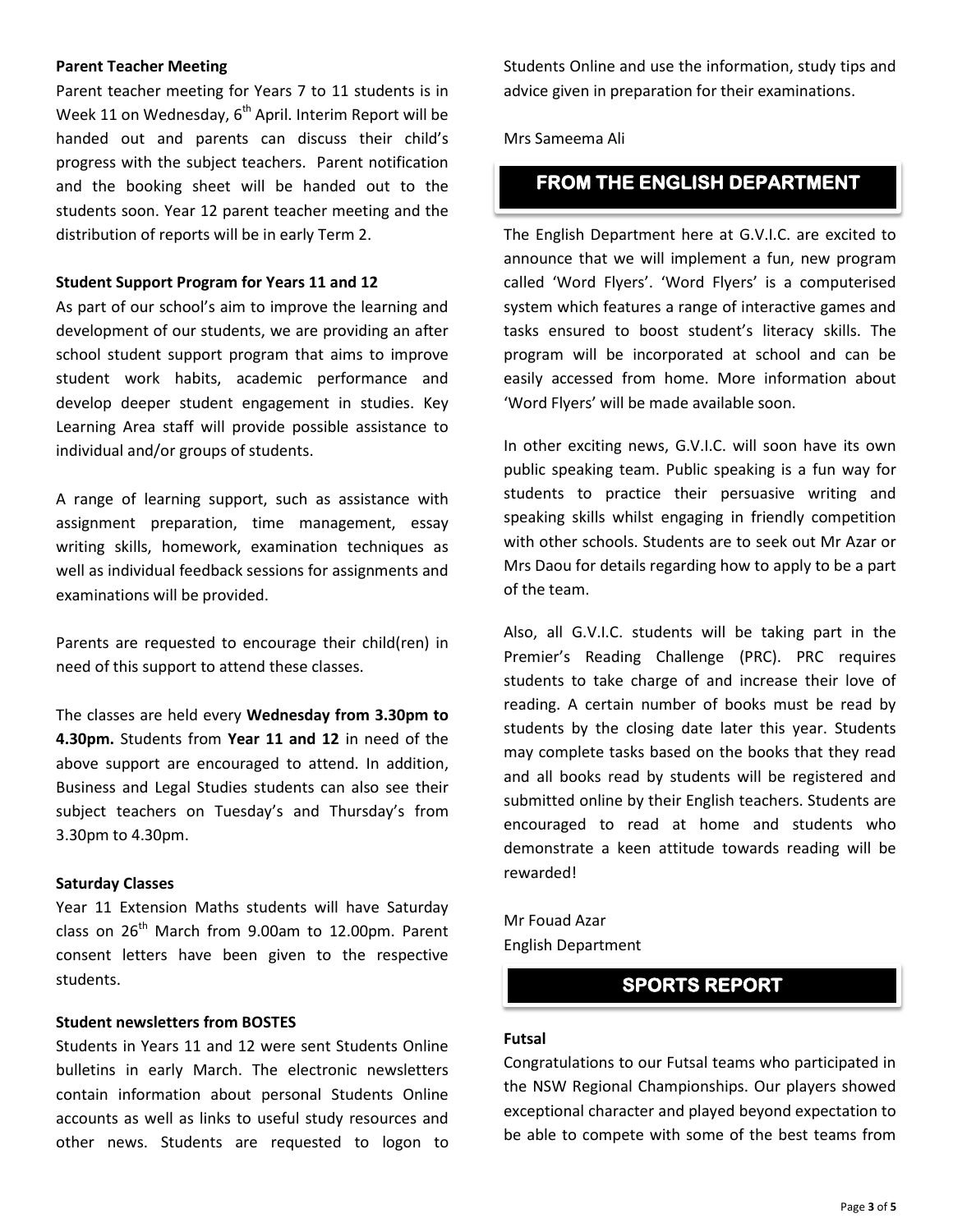around the state. The stand out team was the Under 14 years Girls team who won 4 from 5 games to make the finals. The players were rewarded with silver medallions and become the second ever GVIC team to make the Futsal finals. The 'Best and fairest' player was Aeesha Mohamed of 10G.

#### **Faith Shield**

Congratulations to our oz-tag teams who competed in the 'Faith Shield' gala day. Year 9/10 students travelled to Emerson to play against other Islamic schools. The 'Best and Fairest' players were Zahra Khan of 10G and Mohamed Abdul-Kader of 9B.

#### **Girls AFL Gala Day**

GVIC will be attending the 'Auburn Tigers AFL gala day' to be held on Wednesday  $6<sup>th</sup>$  April (week 11) at Mona Park in Auburn. Our school will be sending junior and senior teams to the Aussie Rules Football competition against other girls' schools. The aim of this event is to promote sports participation, enhance relationships and gain trust of parents and the community; Improve physical, social and mental health wellbeing of young females; To give young females the opportunity to play sport in a safe environment which is sensitive to their cultural needs. Cost will be \$15 per player. Sign up at the PDHPE staff room.

#### **Cricket**

The inaugural 20/20 cricket match against Unity Grammar is planned for Wednesday  $6<sup>th</sup>$  April (week 11) in Austral. Two teams will be attending: junior Year 7/8 team; senior Year 9/10 team. Cost is expected to be \$15-20 per player. Sign up at the PDHPE staff room.

#### Mr Tallal Taha Sports Coordinator

# **DEPUTY PRINCIPAL'S (PRIMARY) HIGHLIGHTS**

#### Assalaamu Alaikum

On behalf of Primary, I would like to thank parents for their continuous cooperation by enabling their children to receive additional lessons in Literacy and Numeracy through the After School Support Program. In particular, Years 3 and 5 are having intensive sessions on Tuesdays and Thursdays to "catch-up" with any concept that needs to be reinforced.

While we are pleased with the student's participation, we would like to remind parents that as per requirements described in the permission slip, siblings of students need to be picked on time as there is no supervision after 3:45pm in the afternoons.

#### **After School Support Classes**

The afternoon classes will continue this Term until the last week (Week 11). However, the last sessions for Years 3 and 5 will be in week 2 of term 2 as NAPLAN exams will be in week 3 of term 2. Years 1, 2, 4 and 6 will also have their last session for this term in week 11 and will continue classes next term until week 5 as the Half-yearly exams will be in week 6 of term 2. Parents are requested to note that there will be no classes on Tuesday of Week 1, term 2 as it is a Pupil Free Day. Please also note that there will be no afternoon classes during Ramadan in term 2.

| <b>After School Support Classes</b> |                  |                   |  |  |
|-------------------------------------|------------------|-------------------|--|--|
|                                     |                  |                   |  |  |
|                                     | Years 3 & 5      | Years 1, 2, 4 & 6 |  |  |
| When                                | Tuesdays &       | Tuesdays          |  |  |
|                                     | Thursdays        |                   |  |  |
|                                     | $3:30 - 4:30$ pm | $3:30 - 4:30$ pm  |  |  |
| Last                                |                  |                   |  |  |
| lesson                              | Term 2, week 2   | Term 2, week 5    |  |  |

#### **NAPLAN Exams**

Parents are reminded that the external exam National Assessment Program Literacy and Numeracy (NAPLAN) for Years 3 and 5 are scheduled as below. Please ensure that students are not absent during the exam. However, to cater for students who cannot do the exam due to sickness on the scheduled days, upon submission of medical certificate, students will be allowed to sit for the exam on Friday  $13<sup>th</sup>$  May, 2016.

Students will benefit from regular attendance, completing homework and using e-learning resources such as Mathletics, Literacy Pro, etc. Students are also